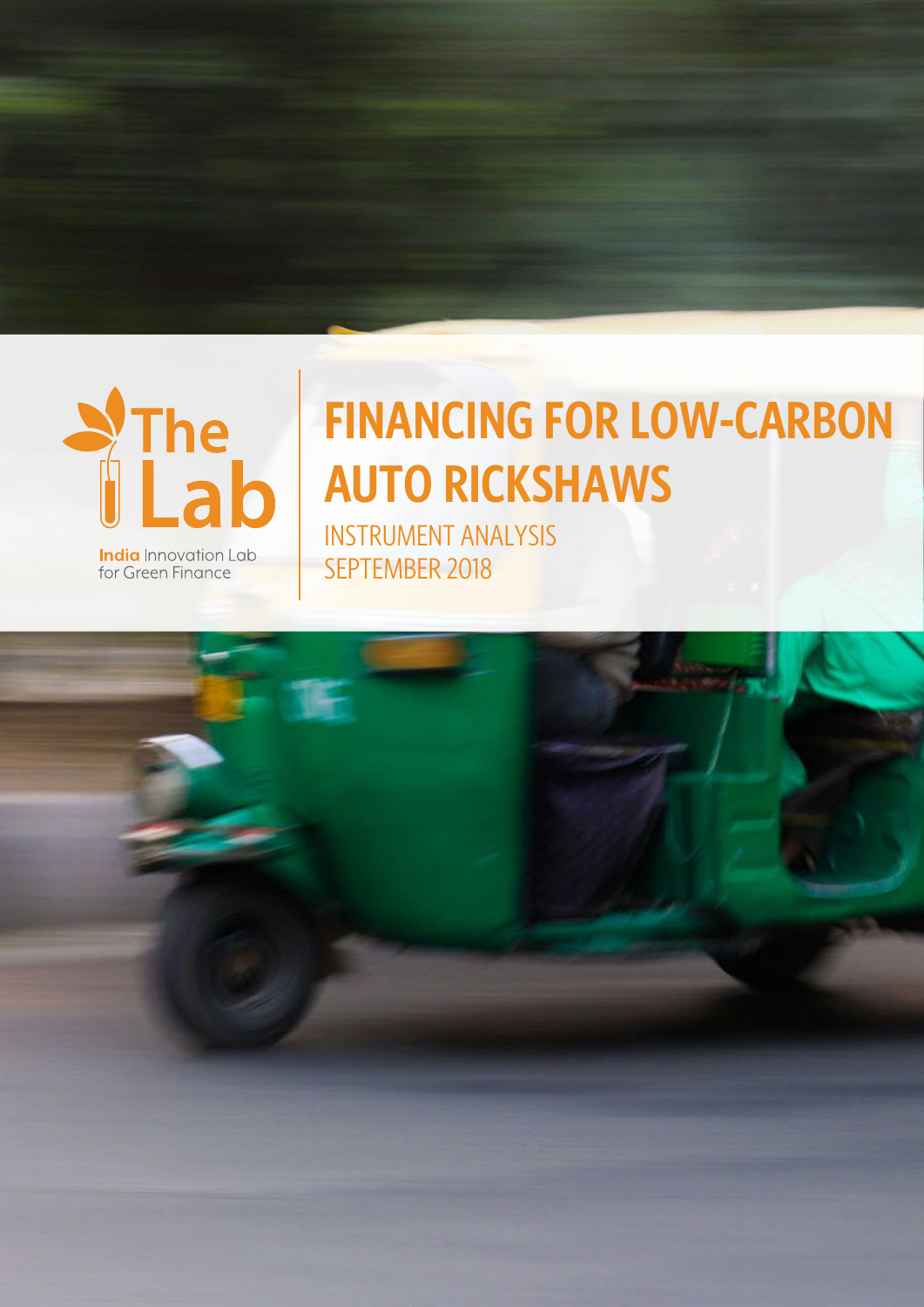## **Financing for Low-Carbon Auto Rickshaws**

*LAB INSTRUMENT ANALYSIS September 2018* 

#### DESCRIPTION & GOAL —

A loan product to accelerate electric transit adoption in Indian cities by providing loans at lower interest rates to traditionally underserved auto-rickshaw drivers for ownership of electric auto-rickshaws

SECTOR — Electric vehicles

l

l

#### PRIVATE FINANCE TARGET —

Commercial banks, development financial institutions, impact investors

GEOGRAPHY — For pilot phase: Bengaluru, Chennai, Chitradurga In the future: Other Indian cities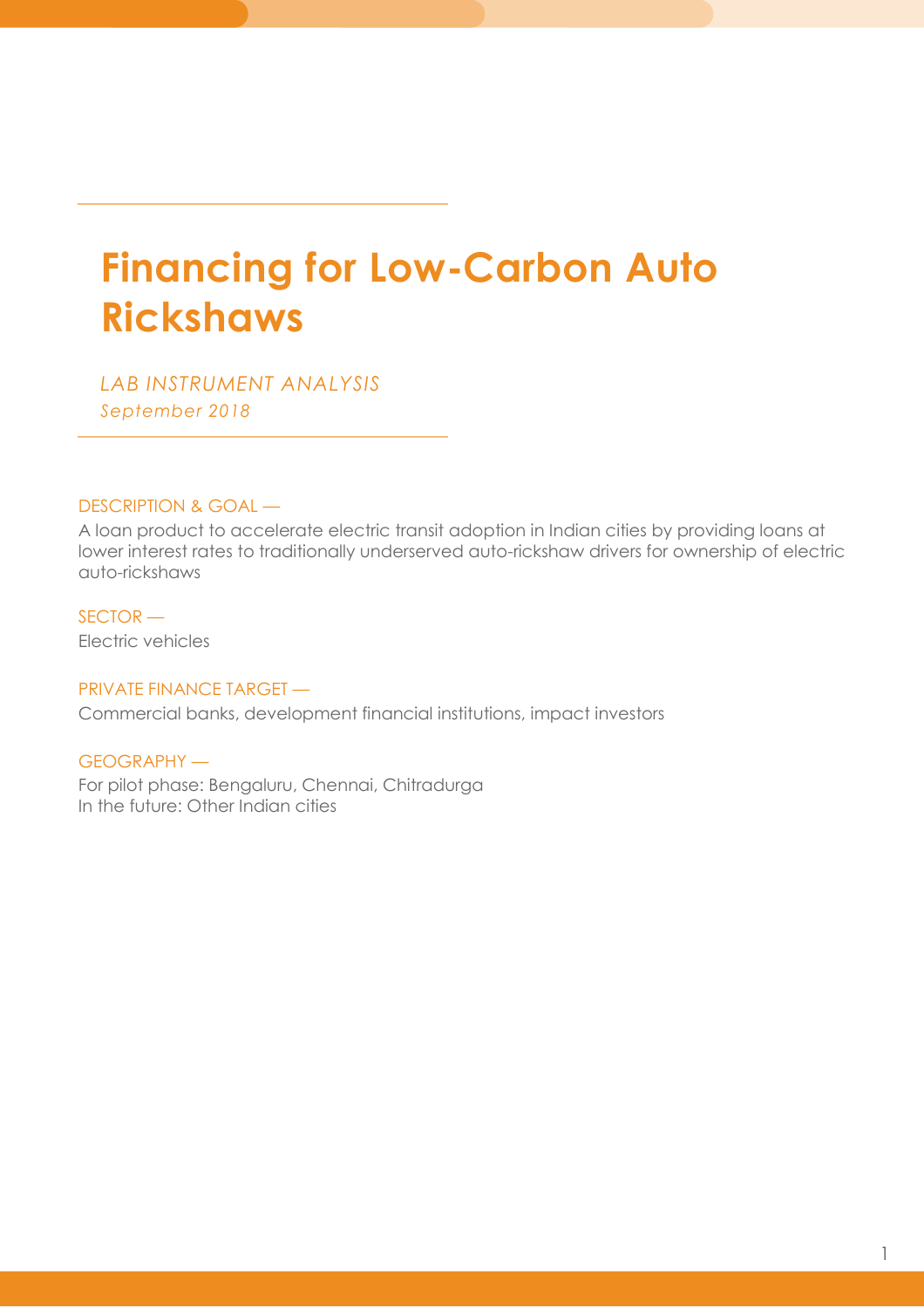The Lab identifies, develops, and launches sustainable finance instruments that can drive billions to a low-carbon economy. It is comprised of three programs: the Global Innovation Lab for Climate Finance, the Brasil Innovation Lab for Climate Finance, and the India Innovation Lab for Green Finance.

#### AUTHORS AND ACKNOWLEDGEMENTS

The authors of this brief are Vaibhav Pratap Singh and Labanya Prakash Jena.

The authors would like to acknowledge the following professionals for their cooperation and valued contributions including the proponents Cedrick Tandong and Kevin Wervenbos, and the working group members Serres Phillipe ( PROPARCO), Jayant Prasad (cKers Finance), Sunil Agarwal ( Tata Capital), Vivek Chandaran (Shakti Foundation), Riyaz Bhagat (Trilegal), Kundan Burnwal (GIZ), Clay Stranger(RMI), Anuj (CGM), Venkataraman Rajaraman (India Ratings) & Vijay Nirmal (CPI).

The authors would also like to thank Dr. Gireesh Shrimali, Vivek Sen, Vinit Atal, and Maggie Young for their continuous advice, support, comments, and internal review.

#### ABOUT THE LAB

The Lab's programs have been funded by Bloomberg Philanthropies, the David and Lucile Packard Foundation, the German Federal Ministry for the Environment, Nature Conservation, and Nuclear Safety (BMU), the Netherlands Ministry for Foreign Affairs, Oak Foundation, the Rockefeller Foundation, Shakti Sustainable Energy Foundation, the UK Department for Business, Energy & Industrial Strategy, and the U.S. Department of State. [Climate Policy Initiative](https://climatepolicyinitiative.org/) serves as Secretariat and analytical provider.

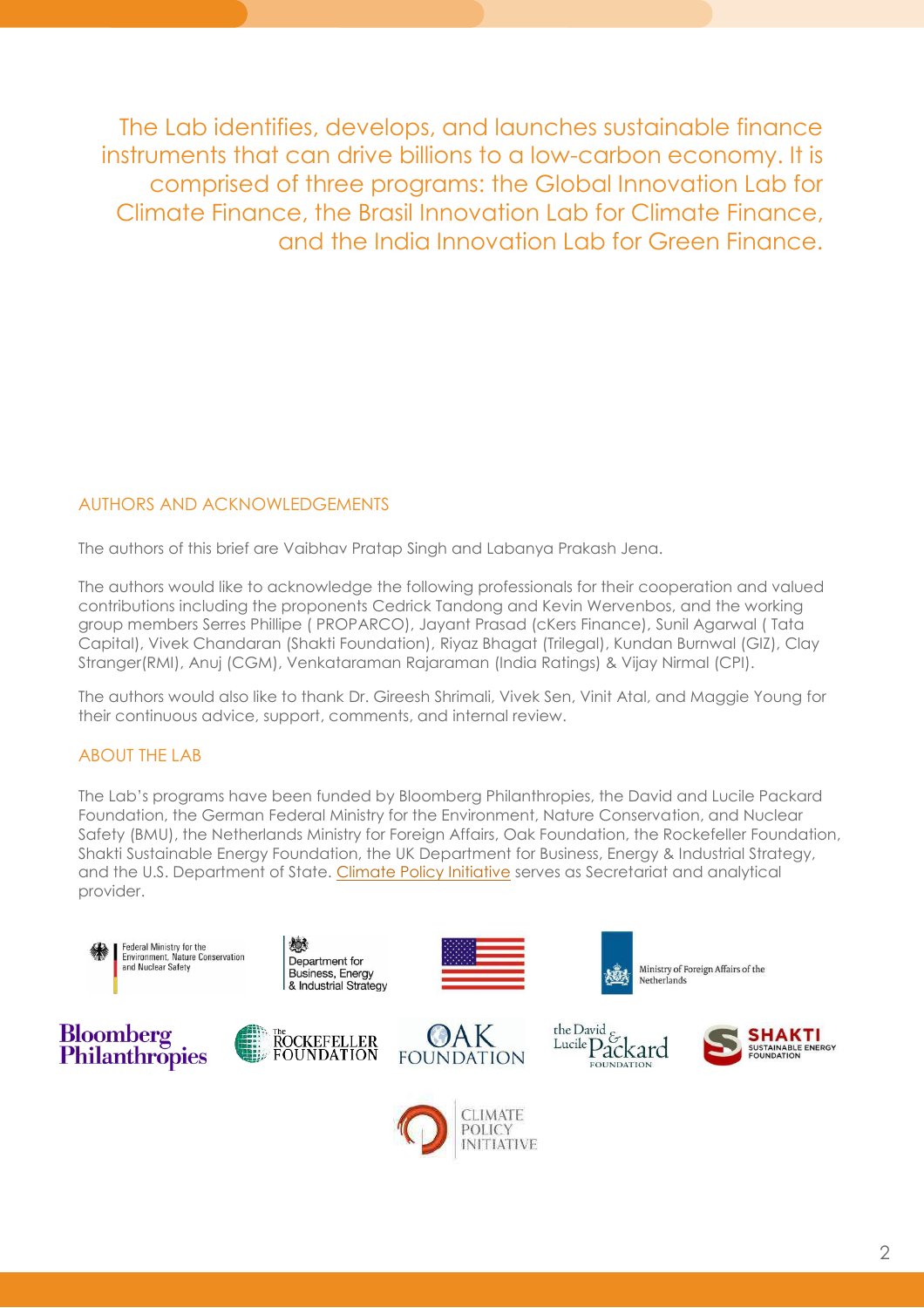## **1. CONTEXT**

*Auto-rickshaws are a major contributor to harmful emissions in Indian cities. Switching to electric auto-rickshaws would reduce pollution and help meet India's electric transport goals, but current financing options deter auto-rickshaw drivers from purchasing them.* 

India is home to 9 of 10 most polluted cities in the world (World Health Organization, 2018). Autos-rickshaws – the first and last mile transport connectors in most of these cities – are a major contributor to this pollution, causing about 10% of total carbon emissions. (Palak Thakur, 2018). Replacement of conventional auto-rickshaws with electric auto-rickshaws can significantly reduce carbon emission-related pollution in cities in India. It would also align with India's electric mobility target for electrification of a third of the entire fleet of vehicles by 2030 (Business Standard, 2018).

The current ecosystem of auto-rickshaws in India is composed of about 5 million autos with about 10 million drivers – most auto-rickshaws run on two shifts (Harding, 2016). More than 50% of these drivers operate on a daily rental model instead of ownership, due to the lack of fitting financing options and/or the high cost of financing. Mainstream financers such as banks and non-banking finance companies (NBFCs) don't provide financing to these drivers as they are unable to meet stringent lending requirements like self-funding for a minimum of 30% of the initial cost of auto-rickshaws (a usual practice in small commercial vehicles loans). Additionally, banks and NBFCs usually require collateral of about 1.5 times the amount financed<sup>1</sup> , and auto-rickshaw drivers typically don't have assets to mortgage.

The alternative financing sources for auto-rickshaw drivers are microfinance institutions (MFIs) and informal channels. However, regulation prohibits MFIs to finance more than INR 60,000 in the first loan cycle, which is about one-third of the cost of an electric auto-rickshaw (after government subsidies and other discounts).2,3 Informal channels for financing carry predatory interest rates of up to 120% per annum,<sup>4</sup> which discourages these drivers to buy auto-rickshaws. The lack of financing adversely impacts the saving of drivers as well, as about 25% of gross earnings are used for daily rental payment.

This instrument, Financing for Low-Carbon Auto-Rickshaws, is a loan product that addresses these financing barriers. The loan product will finance up to 100% of the cost of an electric auto-rickshaw, at reasonable rates with a payback period that matches the earning profile of the driver.

Replacing a conventional auto-rickshaw with an electric auto-rickshaw can reduce carbon emissions by about 37 tons/per auto (Thakur, 2018) over its 10-year lifetime.<sup>5</sup> For the planned pilot of 500 electric auto-rickshaws, carbon emissions could be reduced by 18,500 tons over the lifetime of the vehicles. The expansion of instrument to 5% of the current market – which

֦

3 The government of India offers subsidies offered under the FAME scheme. This and other discounts cumulatively total to about INR 1 lakh, to help achieve parity in the initial capital cost of electric autorickshaws and conventional auto-rickshaws.

<sup>&</sup>lt;sup>1</sup> As per primary research by Three Wheels United

<sup>2</sup> The [loan amount should not exceed INR. 60,000 in the first cycle and INR. 1,00,000 in subsequent loan cycles](https://rbi.org.in/Scripts/BS_NBFCNotificationView.aspx?Id=9651)  for loans from MFIs.

<sup>4</sup> As per primary research by Three Wheels United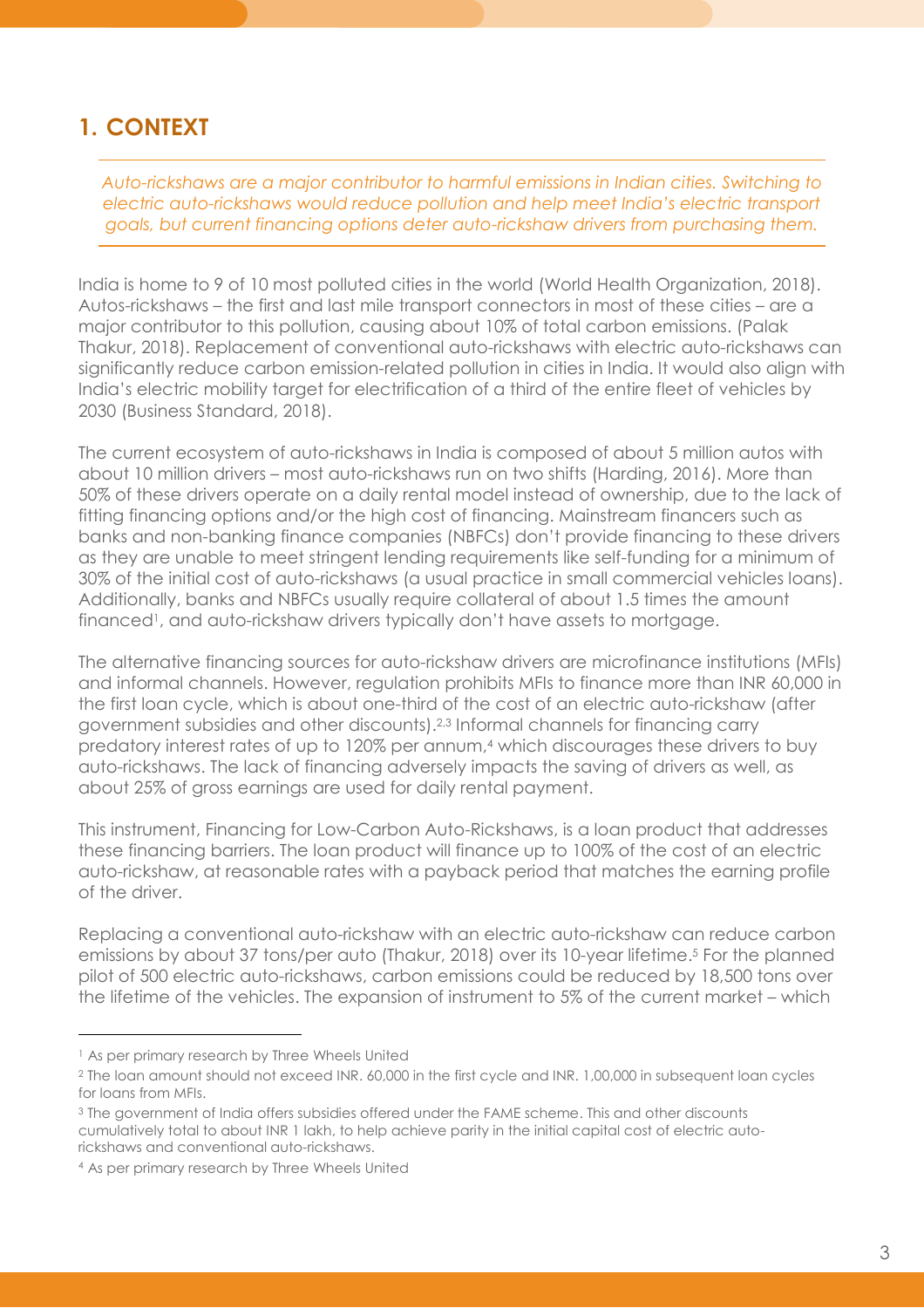would be about 250,000 electric auto-rickshaws – would reduce emissions by 9 million tons over the lifetime of the vehicles. This is equivalent to a quarter of the carbon footprint of Delhi in 2014, one of the most polluted cities in the world. In addition, the instrument will also ensure better livelihoods for auto-rickshaw drivers through ownership instead of rentals.

## *CONCEPT*

## **2. INSTRUMENT MECHANICS**

*Financing for Low-Carbon Auto-Rickshaws is a loan product that will enable drivers to purchase electric auto-rickshaws by providing debt financing for 100% of the purchase, lower interest rates, and no collateral requirements.* 

Financing for Low-Carbon Auto-Rickshaws is a loan product that will enable auto-rickshaw drivers to shift from conventional auto-rickshaws to electric auto-rickshaws. It offers debt financing for 100% of the cost of purchasing an electric auto-rickshaw, is collateral free, and has lower interest rates. The instrument helps reduce emissions in Indian cities, while also improving the livelihoods of the drivers through ownership of the vehicles instead of daily rentals with higher savings of about 20% on an average.

#### *Figure 1: Instrument mechanics*



## 2.1 CAPITALIZING THE NBFC

The instrument will be set up as a non-banking financial company (NBFC). The NBFC will pool in different types of capital: equity, commercial debt and concessional finance to lower the cost of loans extended to the auto-rickshaw drivers.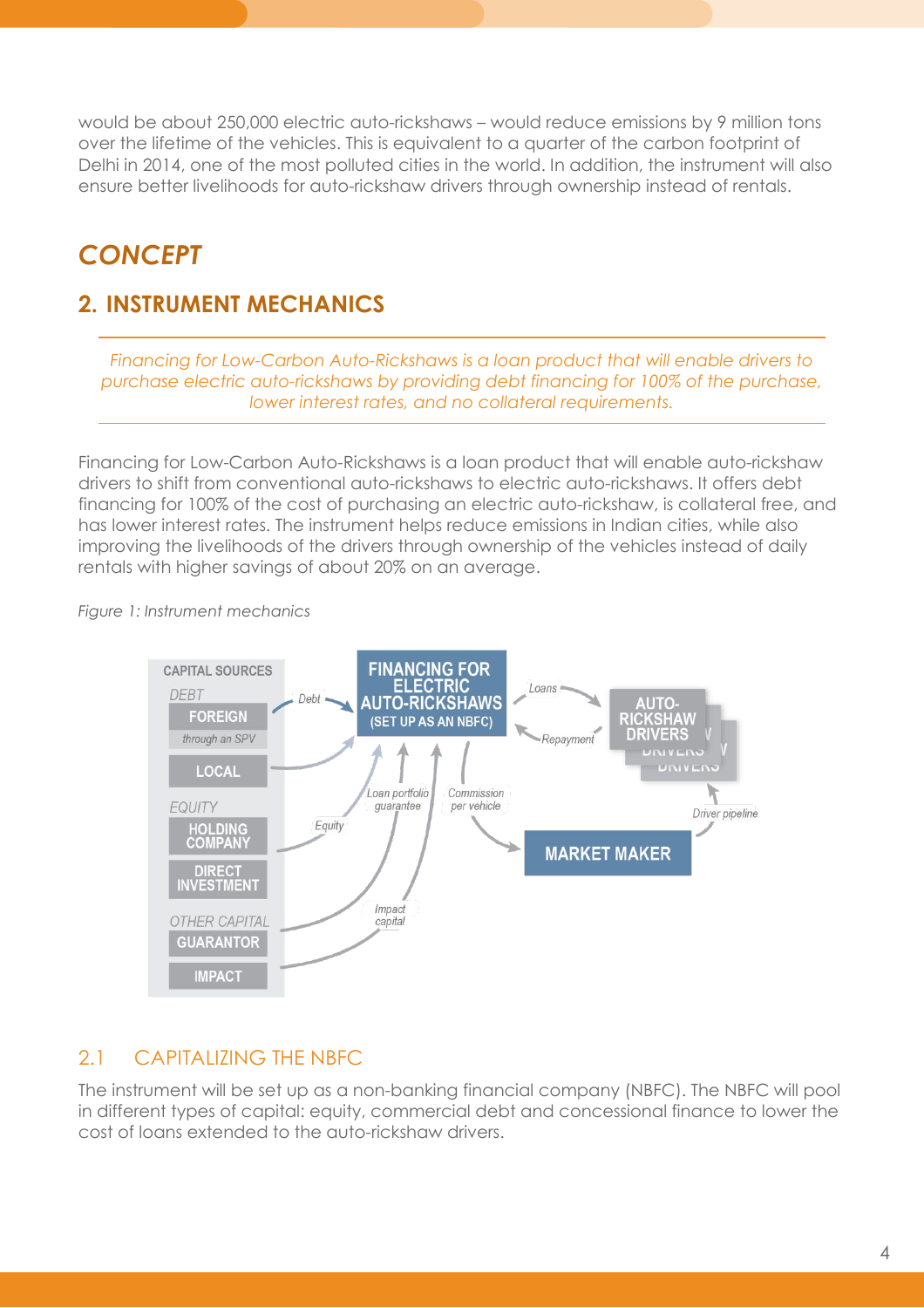- **Equity:** The equity capital providers would invest at the company level (NBFC) or at the holding company level. The holding company will pool in investment capital from a pool of investors to invest in the NBFC.
- **Debt:** Debt capital can be sourced both from domestic and foreign lenders. Domestic capital providers would lend capital directly to the NBFC, while foreign debt capital providers would lend through an alternative investment vehicle (SPV) as shown in the instrument mechanics.
- **Concessional capital**: Concessional capital in the form of a partial credit guarantee and/or impact capital – would enable the NBFC to raise additional commercial debt from the market, thus increasing its size of operations. Partial credit guarantees would increase the credit rating of the NBFC, helping to reduce the cost of capital and increase the NBFC's ability to raise debt. Our analysis (Annex 8.1) shows that a 50% credit guarantee support by an AAA rated-entity can help enhance the credit rating of the NBFC to investmentgrade. This would result in a substantial reduction of minimum 200 basis points (Annex 8.1) in the cost of debt and also help expand the prospective debt capital providers' base. As per our research the cost of the guarantee from a development finance institution (DFI) will be around 150 to 200 basis points.

## 2.2 FINANCING OF THE ELECTRIC AUTO-RICKSHAWS

The process for providing loan financing through this instrument for electric auto-rickshaw purchase is as follows:

- 1. The preferred route for the implementation of instrument is through formulation of a non-banking finance company (NBFC) that will extend loans to the autorickshaw drivers. Registration as an NBFC helps to generate interest and confidence among investors, owing to higher disclosure requirements. In this case, the NBFC will be the instrument proponent, Three Wheels United (TWU). Capitalization of the NBFC is discussed in Section 2.2.
- 2. For the purposes of creating a pipeline of loans, a non-profit arm of the proponent, referred to as the market maker in the instrument mechanics graphic, will run campaigns and programs to approach the communities of drivers and identify potential borrowers.
- 3. The instrument includes a credit assessment framework to screen loan applicants. The easy replicability of the credit assessment framework at the branch level can help in risk mitigation and allow for the instrument to scale with minimum deviation.<sup>6</sup>
- 4. The NBFC will be responsible for the disbursement of loans to successful applicants, as well as for collection of the loan repayments (details in Section 3.2).

## **3. INNOVATION**

֦

The loan product has several distinctive features that will address the financial barriers to purchasing electric auto-rickshaws in India – no collateral requirements, debt financing for 100% of the auto-rickshaw cost, and lower interest rates. Another important innovation that

<sup>6</sup> This helps to standardize the approval process and reduce risks owing to the subjectivity of loan appraiser.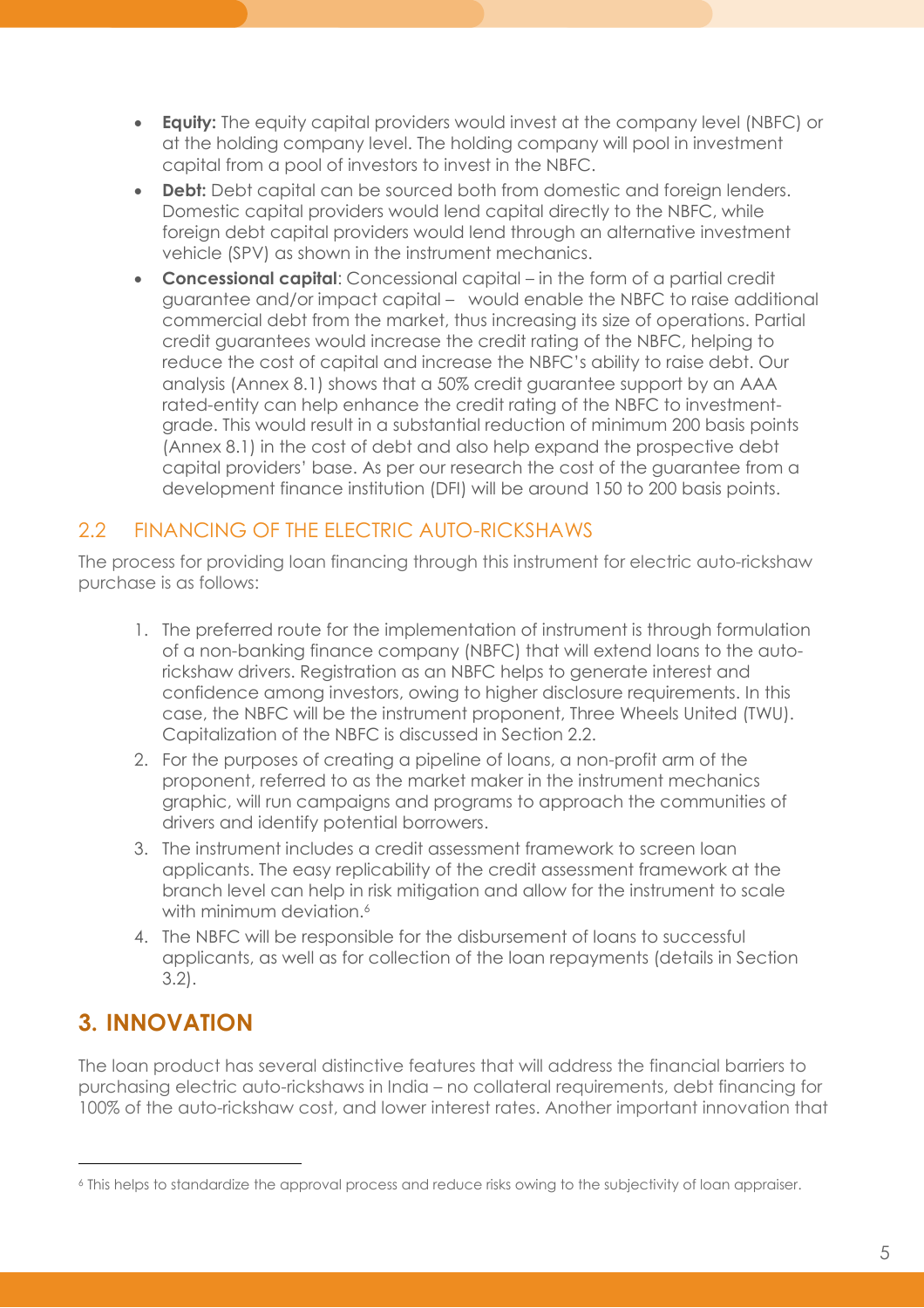this instrument brings is the community-driven loan collection system that incentivizes timely loan repayments and hence reduce the risks of loan default.

*The instrument is innovative in its community-driven loan collection system, along with low-cost, collateral-free debt funding that covers 100% of the cost of an electric autorickshaw.* 

#### 3.1 BARRIERS ADDRESSED: NO COLLATERAL REQUIREMENTS, 100% DEBT FINANCING, AND LOWER INTEREST RATES

*Table 1: How the instrument addresses barriers to financing* 

| <b>Barrier</b>                                                                                                                                                                                                                                                                                                                                                                        | <b>Solution</b>                                                                                                                                                                                                                                                                                                                                                                                                                                                                                   |
|---------------------------------------------------------------------------------------------------------------------------------------------------------------------------------------------------------------------------------------------------------------------------------------------------------------------------------------------------------------------------------------|---------------------------------------------------------------------------------------------------------------------------------------------------------------------------------------------------------------------------------------------------------------------------------------------------------------------------------------------------------------------------------------------------------------------------------------------------------------------------------------------------|
| NBFCs and banks usually require collateral up to<br>150% of the amount of loan being financed. This<br>amount of collateral is usually difficult for drivers to<br>provide and thus impedes a large population from<br>accessing finance.                                                                                                                                             | This instrument provides loans without<br>any collateral requirements, thereby<br>enabling auto-rickshaw drivers who<br>don't have collateral to purchase<br>electric auto-rickshaws.                                                                                                                                                                                                                                                                                                             |
| Existing loan products only finance up to 70% of<br>the cost of purchasing an electric auto-rickshaw.<br>In addition, microfinance institutions can only offer<br>loans for about a third of the cost of an auto-<br>rickshaw due to regulatory constraints. This requires<br>drivers to pay 30% of the cost of the auto-rickshaw<br>in upfront capital, which many are unable to do. | The instrument can provide debt<br>financing for 100% of the cost of the<br>auto-rickshaw, thereby helping drivers<br>who are unable to provide upfront<br>capital.                                                                                                                                                                                                                                                                                                                               |
| Informal channels of financing have predatory<br>interest rates, up to 120% per annum. This further<br>reduces the ability of a driver to purchase an<br>auto-rickshaw instead of rent one.                                                                                                                                                                                           | The instrument provides loans at a lower<br>interest rate – in the range of 22%-24%<br>per annum as compared to traditional<br>lenders.                                                                                                                                                                                                                                                                                                                                                           |
| The low-ticket size and high operational costs of<br>loans have discouraged private and public<br>lending institutions from financing auto rickshaws<br>as an asset class and in particular to auto rickshaw<br>drivers who lack financial history.                                                                                                                                   | The easy replicability of the loan<br>appraisal process at the loan officer<br>level helps to keep the operational cost<br>share per loan low. Further, use of an<br>innovative loan appraisal process that<br>uses an alternative credit scoring<br>approach (details in Section 3.2), can<br>transcend the boundaries of the<br>conventional loan appraisal system. <sup>7</sup> This<br>helps to extend the loan to a larger set<br>of customers not covered under the<br>conventional system. |

<sup>7</sup> Conventional loan appraisal systems are financial data input heavy and are suited for large ticket loans or loans to formal sector employees. These appraisal systems in the absence of a financial history track record or other data points, especially in case of lending to people engaged in the informal sector like auto-rickshaw drivers, fail to provide a just evaluation of the credit repayment capacity of the borrowers and thus work as a barrier to lending to such borrowers.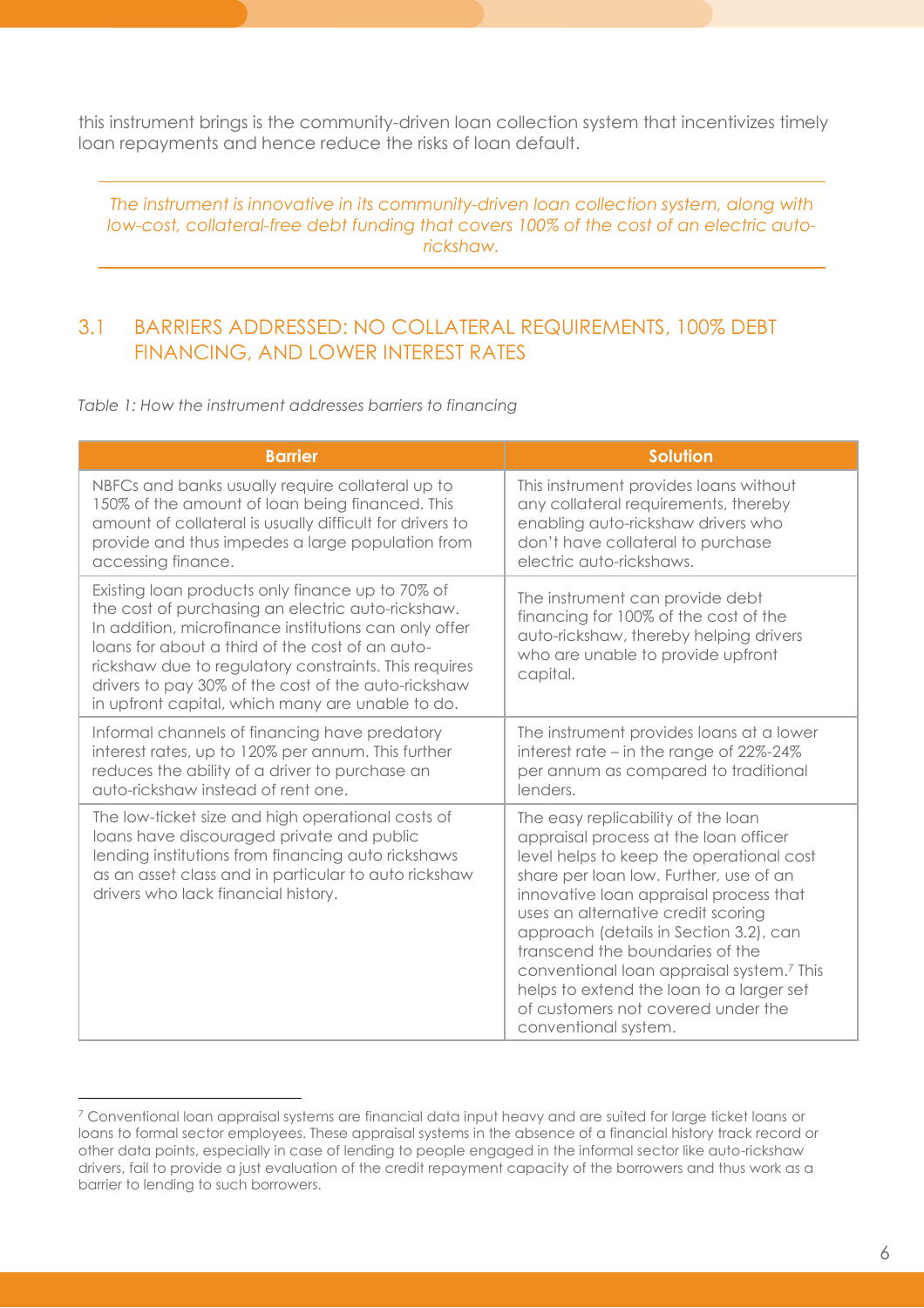#### 3.2 INNOVATION: COMMUNITY-DRIVEN MODEL REDUCES THE RISKS OF DEFAULT

This loan product is unique in the electric auto-rickshaw market in India as it thrives on a community driven model.

**First, the loan appraisal process is directed towards understanding the ecosystem of the drivers** – their earning profiles and social norms. This helps to bridge the information gap that may result in loan default.

The major steps of the loan appraisal process are:

֦

- A driver is introduced to the proponent and instrument via other members of the community. Post introduction, the driver is asked to save an agreed amount of money over a period e.g. for 20 days.
- If the driver can save the predetermined amount, then the next step is appraisal of certain parameters such as the number of rooms in the house, number of earning family members and other assessment criteria to adjudge the driver's repayment capacity. This step is like a microfinance loan appraisal process.
- In addition, the NBFC will conduct due diligence with other members of the household and other community members.

Based on the appraisal scores of the above major steps, the NBFC decides on whether to extend a loan or not. This appraisal process is innovative because it doesn't rely on formal financial indicators which drivers may not have, such as income tax return records.

#### **Second, the system for collecting loan repayments also uses a community-based model that incentivizes timely payments.**

The instrument has a collection model that puts drivers/borrowers in teams. The teams compete against each other on loan repayment performance for recognition/incentive as the best performing team. This creates an incentive (in the form of social recognition and cash discounts) for teams to outperform other groups, resulting in lower default risk and eventual better loan repayment performance.

Further, the collection system is augmented through real-time online monitoring to flag repayment delays, allowing corrective/ redressal steps to be taken if needed. This system also manages and optimizes the workflow for the field/loan collection agents, prioritizing drivers who require more attention based on the data collected over time on loan repayment performance.

The proponent has demonstrated experience using this collection model. They currently manage a small off-book portfolio of loans to auto-rickshaw drivers, which has a very low default/delay rate of around 1%.<sup>8</sup>

<sup>&</sup>lt;sup>8</sup> PAR60: Value of all loans outstanding at the end of the reporting period that have one or more installments of principal past due for more than 60 days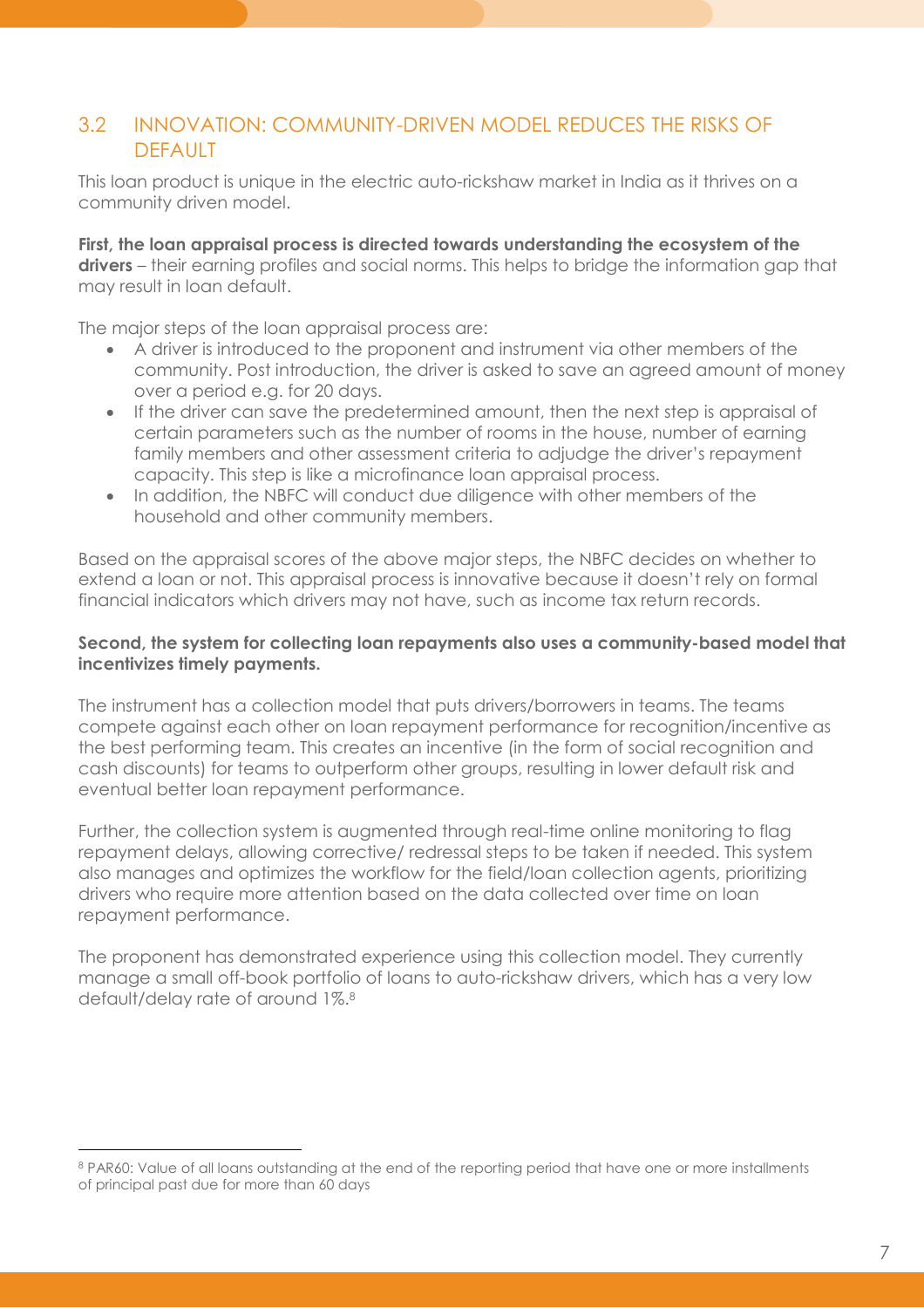## 3.3 CHALLENGES TO INSTRUMENT SUCCESS

#### **Risk of mass defaults: High impact, low probability**

As small auto loan beneficiaries usually belong to a vulnerable class, events like policy changes and political biases can trigger events of mass payment defaults. For example, microfinance institutions offering loans have experienced cases of mass defaults on account of borrower communities being influenced by political statements by local leaders etc. Even though this a high impact risk, it has a low probability of occurrence. A credit guarantee scheme can partly or fully protect against this risk depending on the design and size of the scheme, especially in the initial stages of operations. The proponents are currently working towards garnering guarantee support from various development finance institutions (DFIs).

#### **Technology risk: High impact, low probability**

As electric auto-rickshaws don't have a track record, there is some risk that the performance of the vehicles may be lower than promised - i.e. the number of kilometers covered per charge could be less than envisaged or the life of the battery could be lower than estimated. This may lead to lower than expected cash flows because of lower daily mileage or higher capital expenditure than expected for purchasing replacement batteries and other components. This may affect their ability to repay the loans. Even though this is a high impact risk, it has a low probability of occurrence. To safeguard against this, the proponent has asked the manufacturers supplying the initial batch of electric auto-rickshaws for the pilot phase to also provide performance guarantees. This will help to reduce the financing risk for the NBFC and help improve the confidence of drivers adopting the technology.

## *MARKET TEST AND BEYOND*

## **4. IMPLEMENTATION PATHWAY AND REPLICATION**

The proponent of the instrument, Three Wheels United, has identified cities for a pilot of *500 electric auto-rickshaws, has signed MoUs with city metros to provide supporting charging infrastructure, and has initiated the process of creating an NBFC to extend the loans.* 

## 4.1 THE TEAM

The proponent and implementer of the instrument – Three Wheels United (TWU) – has a track record in the conventional auto-rickshaw financing space, as partner to banks and other financing companies that have extended loans to auto-rickshaw drivers. In these partnerships, TWU worked primarily to identify and source potential customers, perform initial screenings of customers, and manage collections for the partner lending institutions. TWU has developed experience and a deep understanding, of the operational process of loan management – sourcing, appraising and managing loan collections – and they are currently working to become a full-fledged lender for the adoption of electric auto-rickshaws.

TWU currently manages a small off-book loan portfolio and has achieved a low default rate of less than 1%. TWU is also currently working on the ground with auto-rickshaw driver communities to generate interest in their loan product and begin to build a pipeline. For example, TWU has developed a community in the city of Bengaluru that extends to over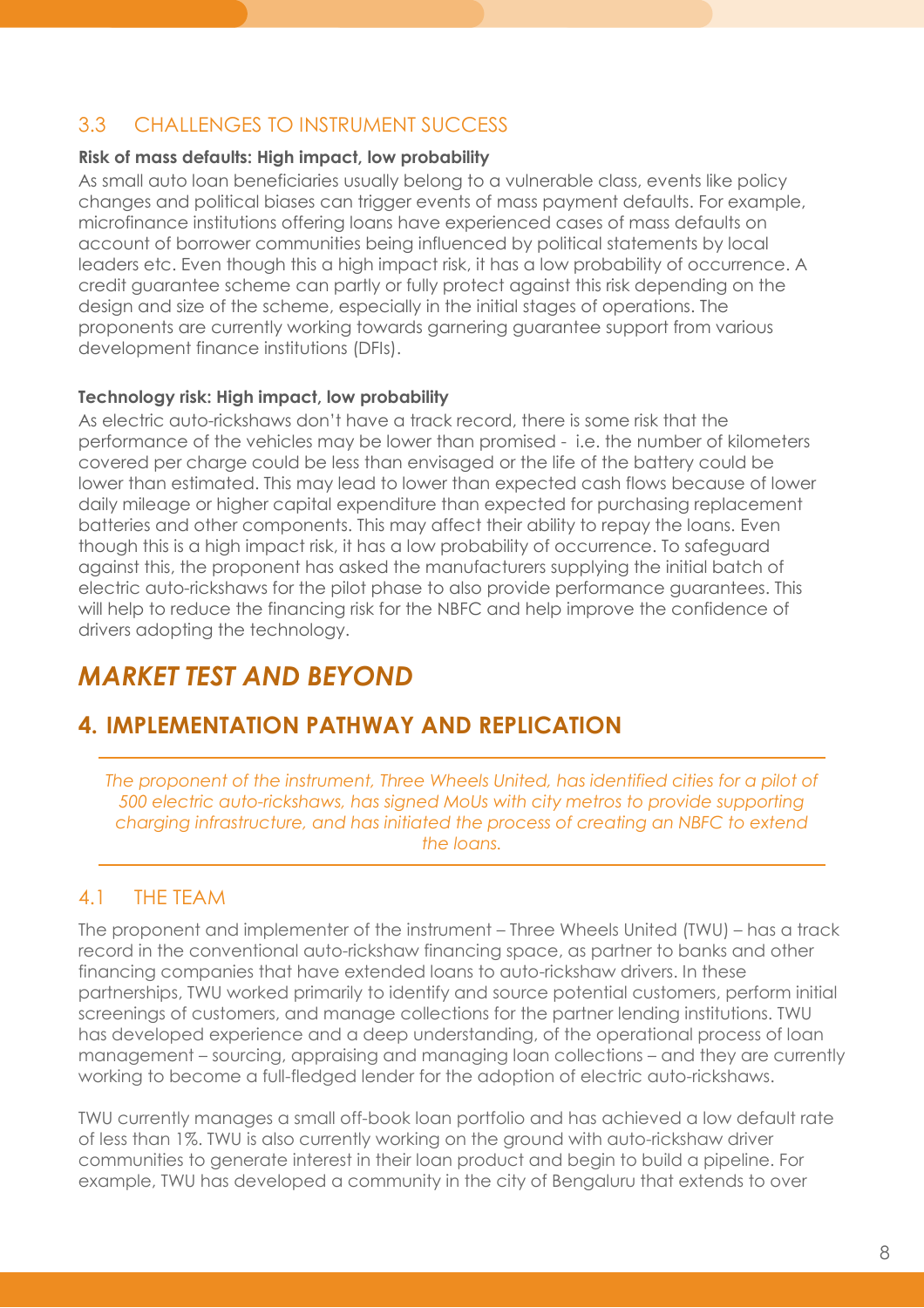15,000 drivers and spreads the benefits of loans and self-ownership, provides financial intermediation, organizes drivers into collective federation structures, and provides capacity building trainings to drivers.

## 4.2 PILOT, SCOPE & GEOGRAPHY

The target size of the pilot project is to fund 500 electric auto-rickshaws, for the total cost of autos of around USD \$1.15 million, after various subsidies and discounts<sup>9</sup> that would be, cumulatively around 40% of the original cost of auto-rickshaws.<sup>10</sup>

The proponent TWU has already made some progress on implementation of the pilot. They are in the advanced stages of setting up an NBFC which will serve as the lending vehicle. For the pilot, the proponent has selected the cities of Bengaluru, Chennai, and Chitradurga, owing to previous experience there as partners to lending institutions, and to an understanding of the market/community of drivers in these cities. The presence of an existing operational team and a community network of drivers in these cities gives TWU headway to educate and prepare customer drivers to adopt electric autos though their loan product.

Additionally, TWU has signed MOUs with the metro authority of Chennai to provide charging infrastructure for electric auto-rickshaws at the metro stations. Finally, TWU is currently in advanced negotiations with an electric auto-rickshaw manufacturer to supply the initial batch of 500 electric auto-rickshaws.

#### *Figure 2: Likely timeline for implementation*

֦



## 4.3 FUNDING FOR THE PILOT AND BEYOND

The pilot is likely to be funded by approximately US\$ 1 million in equity. In addition, the proponent seeks support of philanthropic capital. Although the idea is predicated on selfsustenance, concessional support during the initial stages can be extremely useful in crowding-in commercial investment, debt capital in particular. Concessional support in the form of a credit guarantee from a DFI or impact capital can make commercial lenders more comfortable with taking an exposure in lending to the NBFC and help it to scale up to the next stages of growth. In the next stage of growth, TWU plans to finance about 9,000 electric auto-rickshaws over the next three years after the pilot. This will require capital funding of US\$ 33 million.

<sup>9</sup> The government of India offers subsidies offered under the FAME scheme. This and other discounts cumulatively total to about INR 1.2 lakh, to help achieve parity in the initial capital cost of electric autorickshaws and conventional auto-rickshaws.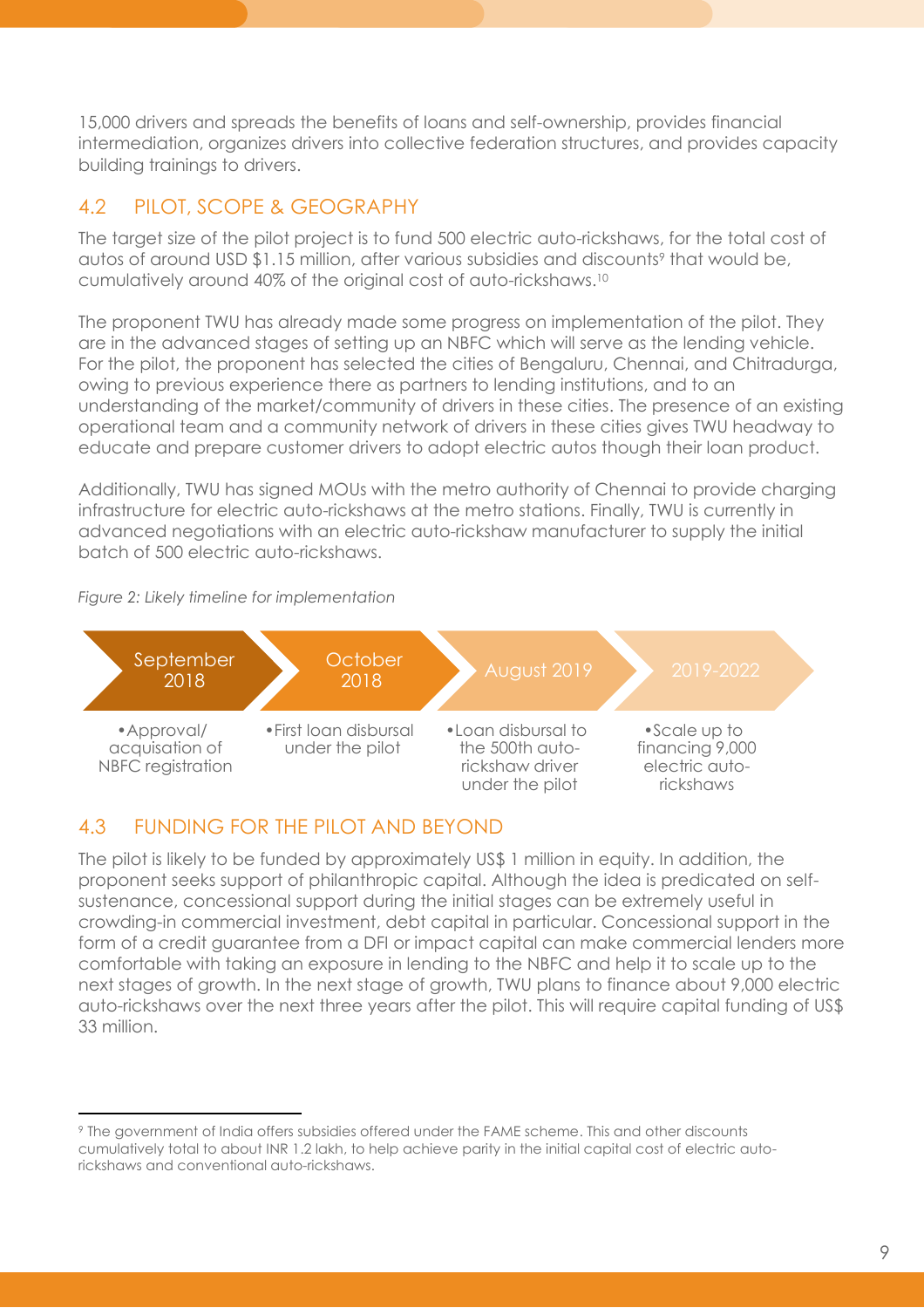The accumulation of a track record of loan performances and other operational parameters after the pilot will allow for an eventual phasing out of the concessional support over 4 to 5 years.

## **5. IMPACT**

֦

*This instrument will incentivize drivers to shift from renting to owning auto-rickshaws, enabling an additional ~20-30% savings for drivers.* 

## 5.1 QUANTITATIVE MODELLING

The instrument provides an avenue for drivers to own electric auto-rickshaws instead of rent them, through offering 100% debt financing at lower terms. Switching from renting to ownership generates savings for the drivers, incentivizing them to switch from conventional auto-rickshaws to electric auto-rickshaws.

According to Lab analysis, ownership via this instrument results in **increased daily savings for the drivers of 6% during the loan tenor, and 31% after the loan tenor** (see Annex 8.2), when compared to the rental model. This ownership will result in total additional savings of ~INR 150,000 over the lifetime of the vehicle, which is same as the cost of an auto. <sup>11</sup>

There could also be improved savings if the charging stations have battery swapping capabilities, where drivers can quickly swap empty batteries for fully charged batteries. This could save time, leading to possible higher revenue from a higher number of passengers and kilometers and/or possibility for two shifts of operations of the auto-rickshaws. As shown in Figure 3, for a single shift of operations, ownership with battery swapping will result in increased savings of 8% during the loan tenor and 21% after the loan tenor.12  $\,$ 



*Figure 3: Additional driver savings from auto-rickshaw ownership, with and without battery swapping* 

<sup>11</sup> The calculation uses the 22% rate of discount for the net present value of the additional savings being calculated.

<sup>12</sup> Electric auto-rickshaws without battery swapping are comparatively more capital intensive than electric auto-rickshaws with battery swapping, due to additional battery cost. Thus, there are higher savings during the loan period with battery swapping without battery swapping, owing to lower loan repayments. This will reverse after the loan period as the loan would be repaid and the operating cost of battery swapping is higher than without.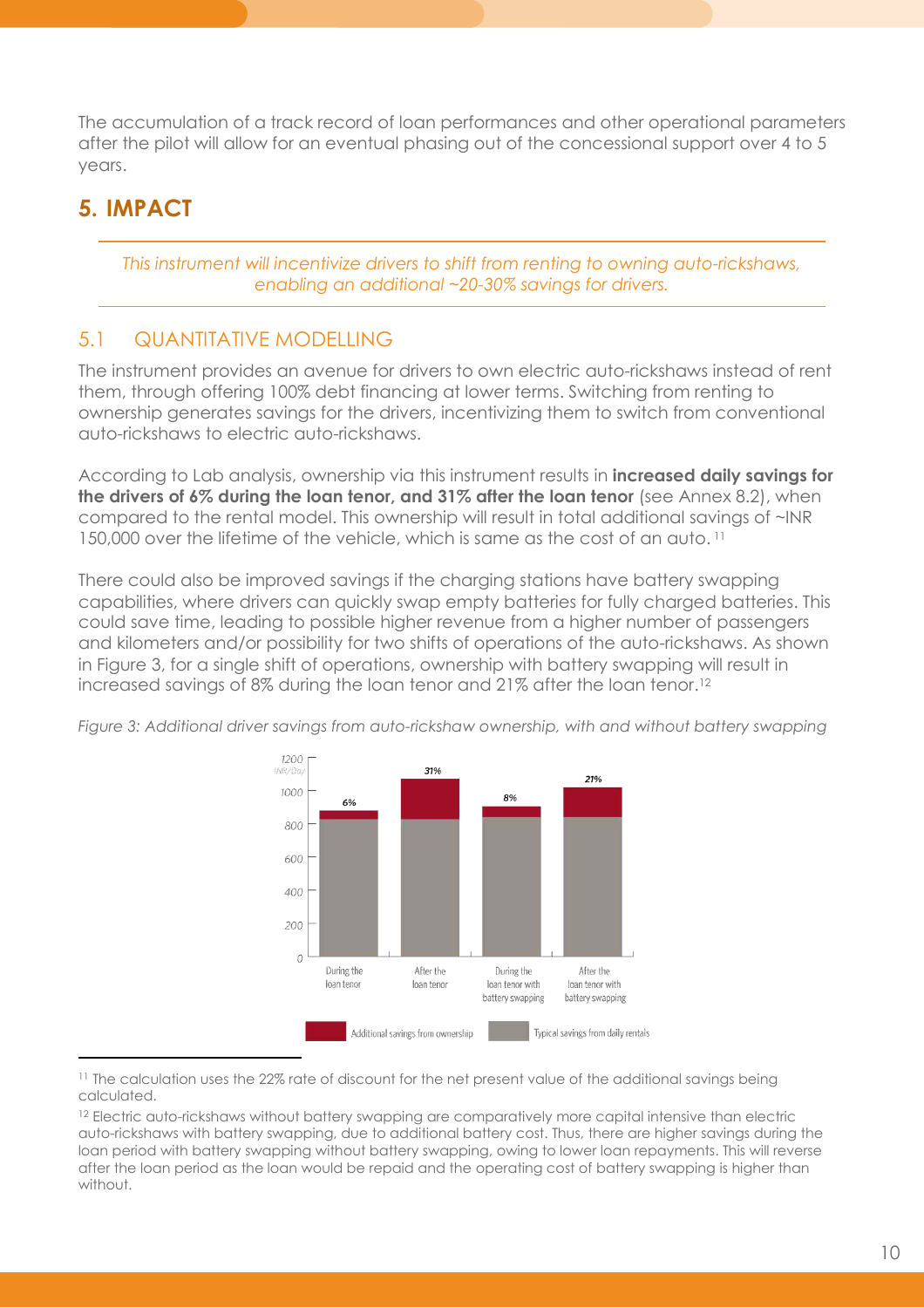#### 5.2 ENVIRONMENTAL AND SOCIAL IMPACT

*The initial pilot of 500 electric auto-rickshaws will help avoid 18,500 tons of carbon emissions over 10 years. At scale, with about 5% of the market share, or 250,000 electric auto-rickshaws, the instrument will help avoid about 9 million tons of carbon emissions.*

#### 5.2.1 ENVIRONMENTAL IMPACT

As highlighted in Section 4.2, for the pilot the proponent plans to extend loans for 500 electric auto-rickshaws. This would mobilize US\$ 1.1 million in investment and avoid up to 1850 tons of vehicular carbon emission every year, with a total of 18,500 tons of carbon emissions over the 10-year lifetimes of the auto-rickshaws. As the instrument starts to scale up over the next three years, the proponent plans to extend loans to an additional 9,000 auto-rickshaw drivers which will enable mobilization of ~ US\$ 33 million. Additionally, this capital mobilized will help avoid about 33,000 tons of carbon emissions per year over the lifetime of the auto-rickshaws, or 330,000 tons of the 10-year lifetimes.

The impact can be much higher as the instrument scales up. Considering that the instrument can capture 5% of the market or ~250,000 auto-rickshaws, the abatement potential is 900,000 tons per year over the lifetime of the auto-rickshaws. Table 2 below summarizes these impacts.

|                                    | <b>Pilot phase</b> | Next 3 years | <b>At Scale</b> |
|------------------------------------|--------------------|--------------|-----------------|
| <b>No. of autos financed</b>       | 500                | 9000         | 250,000         |
| <b>Capital mobilized (in US\$)</b> |                    |              |                 |
| millions)                          |                    | 33           | 535             |
| <b>Vehicular carbon emission</b>   |                    |              |                 |
| avoided (tons per year)            | 850                | 33,000       |                 |

*Table 2: Environmental impact of the instrument* 

*Assumptions: 1. Amount of vehicular carbon emission avoided per electric auto/ per years = 3.7 ton/ year source: Thakur ( 2018) , 2 : No. of auto financed at scale is assumed at 5% of the current market size of 5 million autos Source:( Harding, 2016,) 3: The cost of the electric auto inclusive of the cost of battery is assumed at INR 1.5 lakh, 4: currency conversion factor of 1US\$= 70 INR used.* 

#### 5.2.2 SOCIAL IMPACT: FINANCIAL INCLUSION AND EDUCATION

The instrument has other social benefits in addition to the increased savings and improved livelihoods for drivers. This instrument will give ownership rights to the auto-drivers and also help to bring them into the formal financial system in India. Financial inclusion will help drivers access mainstream financers in the future by establishing a credit history. Exposure to a complete repayment cycle and loan evaluation/ documentation process will also create financial literacy amongst the beneficiary drivers.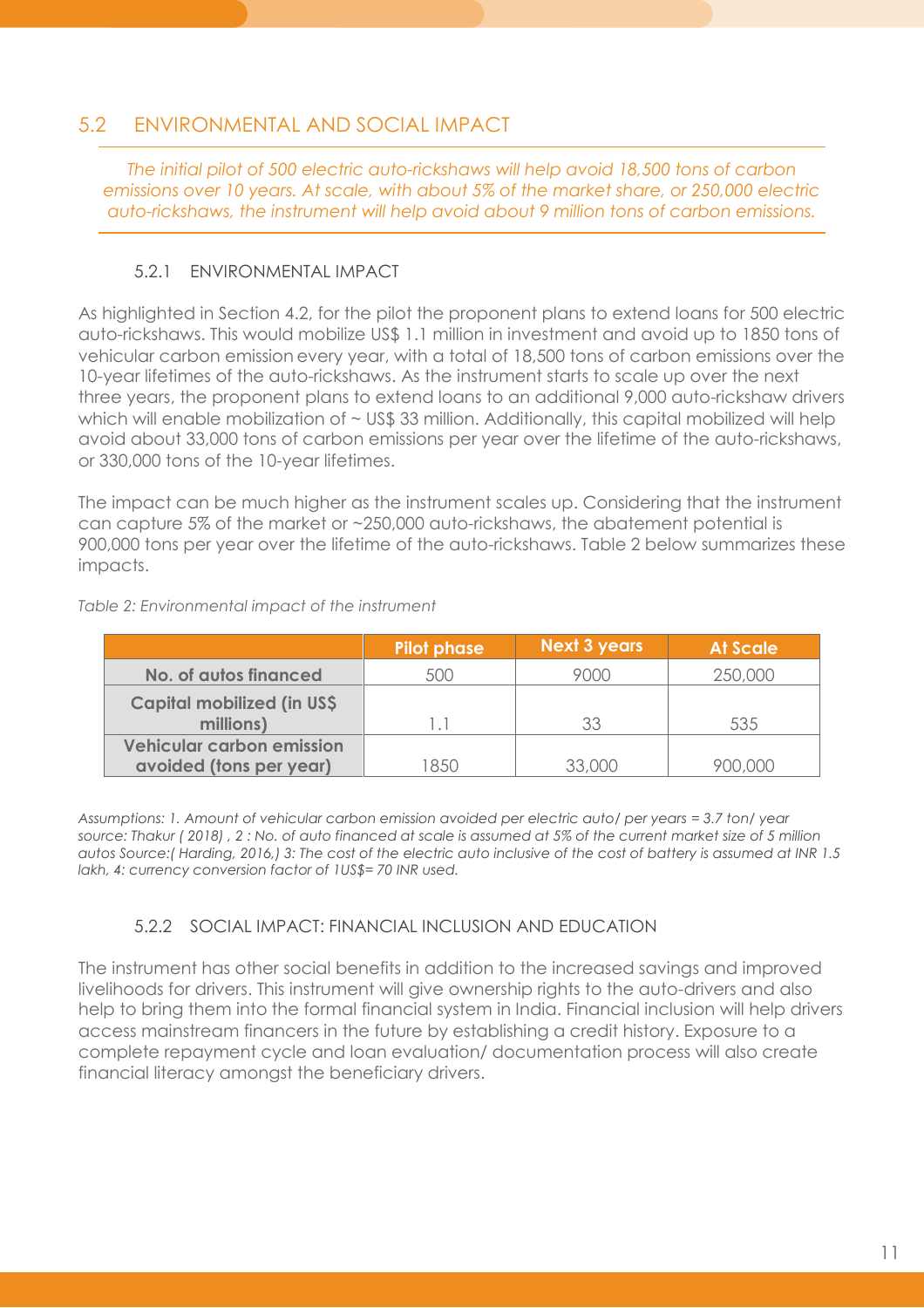#### 5.3 PRIVATE FINANCE MOBILIZATION AND REPLICATION POTENTIAL

For the pilot project of 500 electric auto-rickshaws, the instrument will help to mobilize loans worth about US\$ 1.1 million. After the pilot over the next three years, TWU plans to finance an additional 9000 autos and would require over US\$ 33 million capital.

Additionally, at the scale of 5% of the current market size, or 250,000 auto-rickshaws, the instrument will help mobilize over US\$ 535 million of capital while helping to increase savings by 20% per day for the drivers through self-ownership.

## **6. KEY TAKEAWAYS**

- **Innovative**: The instrument helps to overcome barriers of existing loan products by offering collateral-free debt financing for up to 100% of the cost of purchasing an electric auto-rickshaw, at lower interest rates.
- **Financially Sustainable**: Public finance support in the form of a credit guarantee is recommended during the initial stages of implementation, to help establish a track record of operations. Concessional finance can be phased out over a period of five to seven years.
- **Catalytic:** If successful, the instrument can attract commercial capital. While data is limited at present, it seems likely that the instrument initially will be most attractive for high risk and concessional capital. Additionally, success of this instrument can showcase demonstration and be replicated by other companies, which can further scale up the sector in the geography of its operation.
- **Actionable:** The NBFC can be launched within six months from Lab endorsement. Existing operational infrastructure, customers and MOUs with partners allow the implementer to start the pilot shortly after the formulation of the NBFC. The pilot of 500 electric auto-rickshaws will be complete within the first year of operations.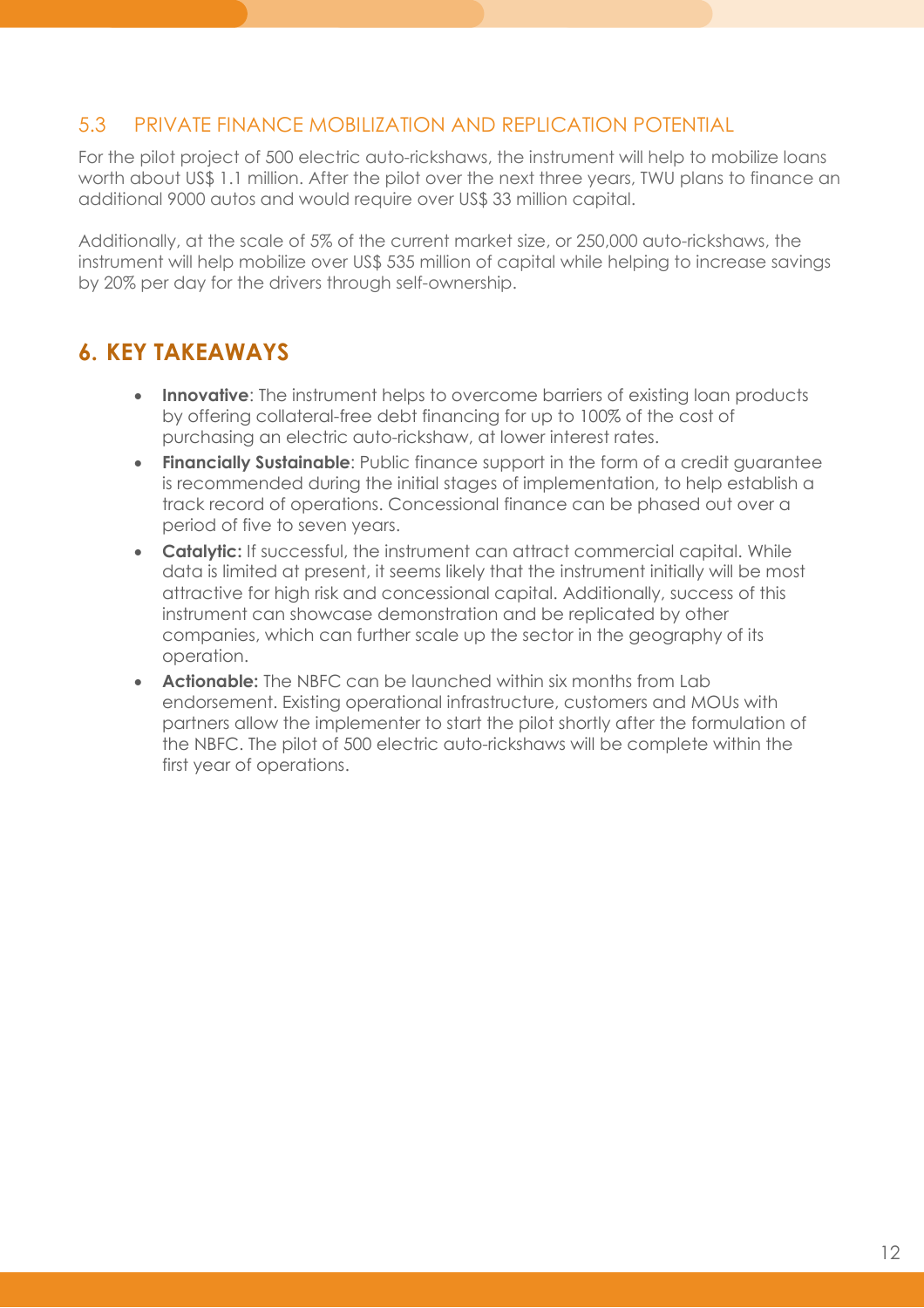## **7. REFERENCES**

(Harding, 2016), Auto-rickshaws in Indian cities: Public perceptions and operational realities <https://www.sciencedirect.com/science/article/pii/S0967070X16301603>

(Thakur, 2018) Estimating vehicular emissions from auto rickshaws plying in Bengaluru [https://www.ijser.org/researchpaper/Estimating-vehicular-emissions-from-auto-rickshaws-plying-in-](https://www.ijser.org/researchpaper/Estimating-vehicular-emissions-from-auto-rickshaws-plying-in-Bengaluru.pdf)[Bengaluru.pdf](https://www.ijser.org/researchpaper/Estimating-vehicular-emissions-from-auto-rickshaws-plying-in-Bengaluru.pdf) 

(Javid, 2018) Critical appraisal on study of para-transit (auto-rickshaw) mode of urban transportation system under mix traffic conditions, JETIR <http://www.jetir.org/papers/JETIR1801039.pdf>

Business Standard, May 2018 - Electric vehicles could increase net carbon emissions in India: IEA [https://www.business-standard.com/article/current-affairs/electric-vehicles-could-increase-net](https://www.business-standard.com/article/current-affairs/electric-vehicles-could-increase-net-carbon-emissions-in-india-iea-118053000358_1.html)[carbon-emissions-in-india-iea-118053000358\\_1.html](https://www.business-standard.com/article/current-affairs/electric-vehicles-could-increase-net-carbon-emissions-in-india-iea-118053000358_1.html)

RMI, November 2017- Enabling the transition to electric mobility in India [https://www.rmi.org/wp-content/uploads/2017/11/report\\_electric\\_mobility\\_india\\_FICCI\\_RMI.pdf](https://www.rmi.org/wp-content/uploads/2017/11/report_electric_mobility_india_FICCI_RMI.pdf)

Niti Ayog, November 2017 – India leaps ahead: transformative mobility solutions for all http://niti.gov.in/writereaddata/files/document\_publication/RMI\_India\_Report\_web.pdf

RBI, April 2015 -Non-Banking Financial Company-Micro Finance Institutions (NBFC-MFIs) – Directions – Modifications [https://rbi.org.in/Scripts/BS\\_NBFCNotificationView.aspx?Id=9651](https://rbi.org.in/Scripts/BS_NBFCNotificationView.aspx?Id=9651)

WHO, 2018- WHO Global Ambient Air Quality Database (update 2018) <http://www.who.int/airpollution/data/cities/en/>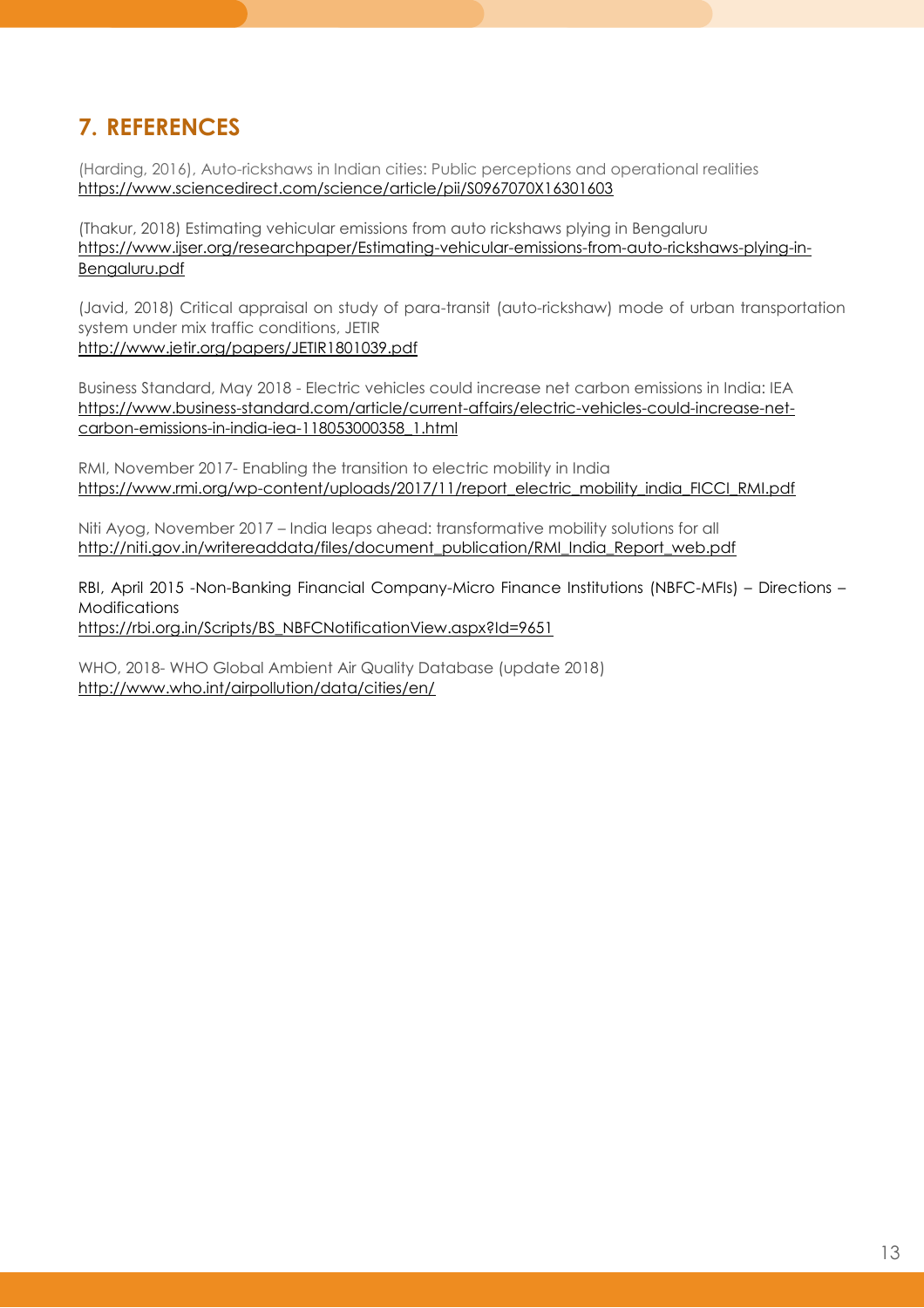## **8. ANNEX**

## 8.1 GUARANTEE CALCULATIONS

Our analysis on capitalizing the NBFC (discussed in Section 2.2.) shows that a 50% credit guarantee support by an AAA rated-entity can help enhance the credit rating of the NBFC to investment-grade. This would result in a substantial reduction in the cost of debt and expand the prospective debt capital providers' base.

The table below shows the RBI guidelines for the Capital Adequacy calculation, the risk weights under different rating categories.

| Rating             | АΑ<br>А | $\rightarrow$ |     | <b>BBB</b> | BB.<br>below<br>" | Unrated |
|--------------------|---------|---------------|-----|------------|-------------------|---------|
| <b>Risk Weight</b> | 20%     | 30%           | 50% | 00%        | 50%               | 00%     |

The above table is used by the banks to ascertain the risk weight and the capital to be maintained against a loan extended as per the capital adequacy norms being followed, e.g. against a loan extended to a AA rated entity of INR 10 million.

Using the above conversion table

Risk weight =30% ------------------------------------(1) Total debt exposure of bank to the entity = 10 million -----------------------(2) Risk weighted asset  $(RWA) = (1) * (2) = 30\% *10$  million = 3 million, thus if the capital adequacy requirement is 15% than the bank will have to maintain a total capital = RWA \*15% = 3 million  $*15\% = 0.45$  million of capital.

Thus, one of the ways for a bank to reduce the capital required to be maintained is a guarantee by a higher rated entity for a portion of the loan.

#### Impact of 50% guarantee on loan to TWU

֦

As per the table above, with a 50% guarantee by a public sovereign like the DFIs (rated AAA to AA) will attract a risk weight of 20% for the guaranteed portion. This guarantee will help to reduce the risk weight for the loan to TWU as per the following scenarios Total risk weight =  $0.5*20\% + 0.5*100\% = 60\%$  (if TWU remains unrated)  $_{\text{max}}$  (3)

Total risk weight =  $0.5*20\% + 0.5*150\% = 85\%$  (if TWU is rated BB and below – the likely scenario)  $\sqrt{2}$   $\sqrt{4}$ 

Thus, as per CRAR requirement against the credit risk, credit enhancement by the guarantee will result in improve in credit rating to  $\sim$  BBB credit rating from BB or lower from when mapped to the table above.

Mapping of the credit rating to the rates of interest for as per the NSDL<sup>13</sup> data until 2018 gives the following table –

| <b>Credit Rating</b> | No. of issuances | <b>Average rate of interest</b> |
|----------------------|------------------|---------------------------------|
| ААА                  |                  | 797%                            |
| AА                   |                  | 8.68%                           |

<sup>13</sup>[https://www.google.com/url?sa=t&rct=j&q=&esrc=s&source=web&cd=1&cad=rja&uact=8&ved=2ahUKEwjR](https://www.google.com/url?sa=t&rct=j&q=&esrc=s&source=web&cd=1&cad=rja&uact=8&ved=2ahUKEwjRzIiSh8ncAhUKPY8KHTvhC84QFjAAegQIABAC&url=https%3A%2F%2Fnsdl.co.in%2Fdownloadables%2Fexcel%2Fcp-debt%2FDebt%2520A-B.xls&usg=AOvVaw2u7yWPeqMAhkf7Qc_QPC7X) [zIiSh8ncAhUKPY8KHTvhC84QFjAAegQIABAC&url=https%3A%2F%2Fnsdl.co.in%2Fdownloadables%2Fexcel%2Fcp](https://www.google.com/url?sa=t&rct=j&q=&esrc=s&source=web&cd=1&cad=rja&uact=8&ved=2ahUKEwjRzIiSh8ncAhUKPY8KHTvhC84QFjAAegQIABAC&url=https%3A%2F%2Fnsdl.co.in%2Fdownloadables%2Fexcel%2Fcp-debt%2FDebt%2520A-B.xls&usg=AOvVaw2u7yWPeqMAhkf7Qc_QPC7X) [-debt%2FDebt%2520A-B.xls&usg=AOvVaw2u7yWPeqMAhkf7Qc\\_QPC7X](https://www.google.com/url?sa=t&rct=j&q=&esrc=s&source=web&cd=1&cad=rja&uact=8&ved=2ahUKEwjRzIiSh8ncAhUKPY8KHTvhC84QFjAAegQIABAC&url=https%3A%2F%2Fnsdl.co.in%2Fdownloadables%2Fexcel%2Fcp-debt%2FDebt%2520A-B.xls&usg=AOvVaw2u7yWPeqMAhkf7Qc_QPC7X)